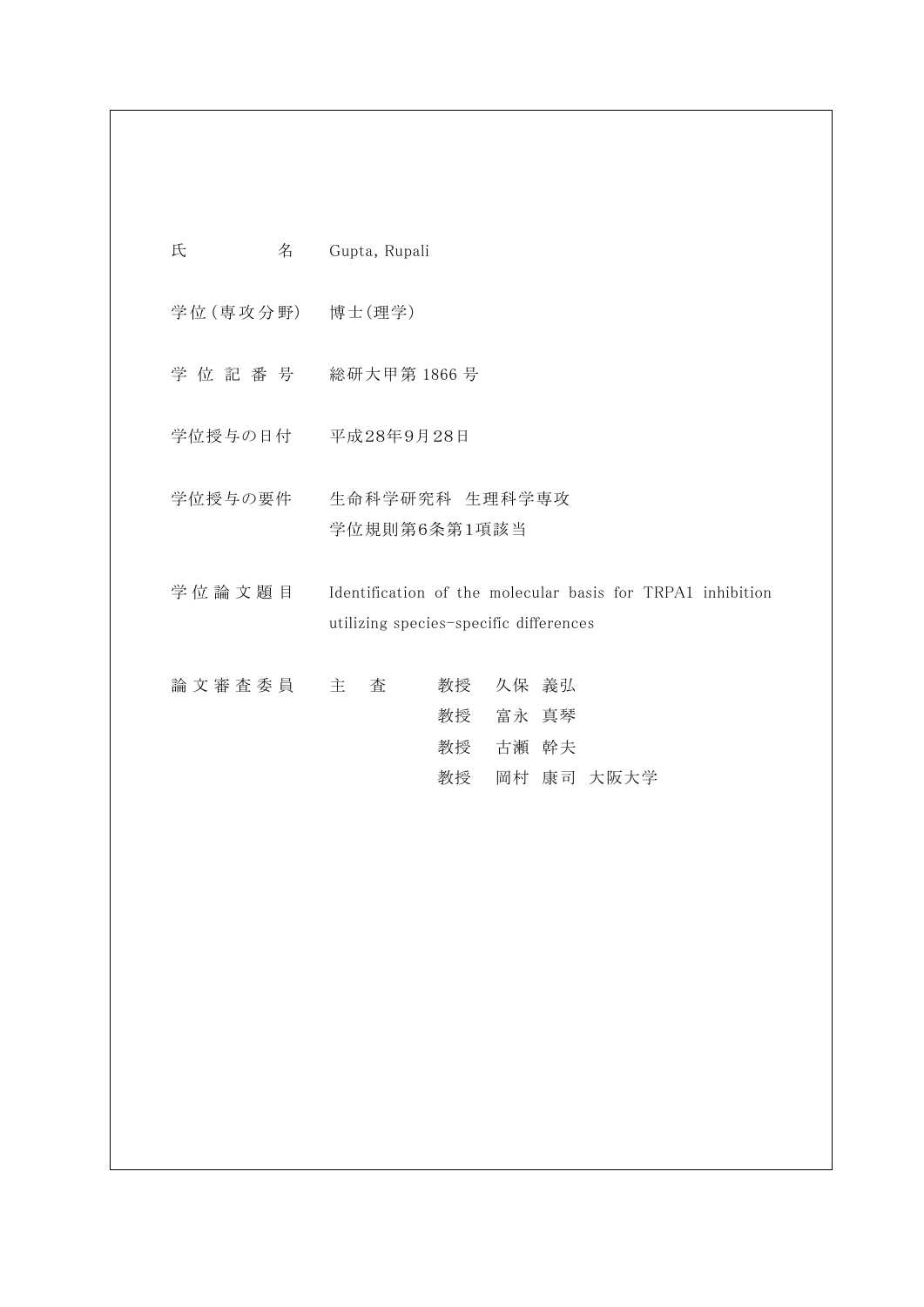## 論文内容の要旨

## Summary of thesis contents

Pain usually arises from noxious stimuli and alerts us to potential danger. Over the last two decades, considerable advances have been made in understanding peripheral pain mechanisms and the development of new analgesics. Transient receptor potential A1 (TRPA1), a member of the TRPA subfamily, has emerged as an important target for studying several types of pain and inflammatory conditions. TRPA1 is known to be activated by various nociceptive stimuli such as noxious cold, pungent natural products like cinnamaldehyde (CA) and environmental irritants. Moreover, TRPA1 is mainly expressed in nociceptive neurons in sensory ganglia, thus TRPA1 serves as a receptor for pain sensation. Since TRPA1 acts as a nociceptive receptor, the development and study of its specific antagonists could aid our understanding of pain relief mechanisms.

 Many TRPA1 antagonists have been developed and some of them have entered pre-clinical trials. The discovery of selective TRPA1 antagonists has allowed studies to address the role of TRPA1 in health as well as in various animal disease models. Characterization of TRPA1 from various species revealed that their sensitivity to antagonists differs species-specifically. For example, TRPA1 from either the wild type western clawed frog Xenopus tropicalis (wt-fTRPA1) or the green anole lizard Anolis carolinensis is not inhibited by A96 or AP-18 (potent TRPA1 antagonists) while both wild type human TRPA1 (wt-hTRPA1) and mouse TRPA1 are inhibited by A96 and AP-18. Effects of HC-030031 (HC), another selective TRPA1 antagonist also differ among species. HC inhibits TRPA1 from human, green anole and chicken; however, it failed to inhibit wt-fTRPA1. Due to this species diversity, comparative analyses of TRPA1 among different species have been proven to be informative for understanding the structure-function relationships.

 In this study, through comparative and mutagenesis experiments using TRPA1 from different species, I identified important amino acid residues that are crucial for the antagonistic activities of both A96 and HC in order to clarify the molecular mechanisms of TRPA1 inhibition. By utilizing species-specific differences in TRPA1 inhibition by A96, along with their sequence analysis, I identified two amino acid residues (Ser873 and Thr874) in the TM5 domain that are essential for the antagonistic action of A96. A recent study reporting the detailed structure of wt-hTRPA1 confirmed the binding site of A96 near the regions reported by my group and others via an "induced fit" mechanism involving movement in the Ser873 and/or Thr874 residues. This further supports my findings.

 I next attempted to identify the amino acid residues (or regions) involved in the inhibitory effects of HC on TRPA1. For this, I also utilized the species-specific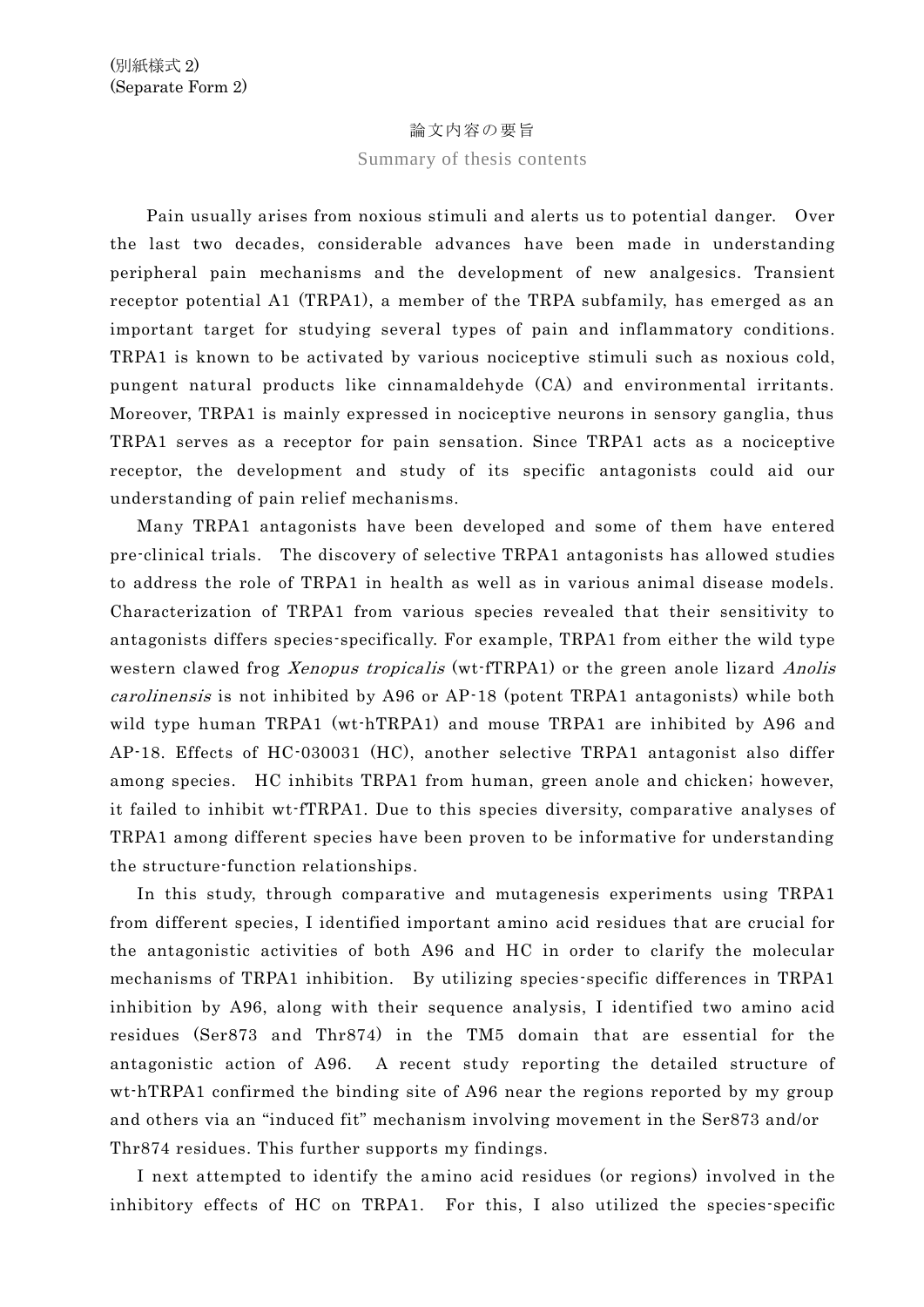differences in TRPA1 inhibition between human and western clawed frog, and generated a series of TRPA1 chimeras to identify the critical region(s) involved. Further point mutation analyses based on species-specific differences in sequence within the critical region of TM5-TM6 revealed that a single amino acid residue in the linker region of TM4 and TM5 domain, Asn855 contributes significantly to the inhibitory action of HC. Asn855 in hTRPA1 was previously shown to be associated with autosomal-dominant heritable familial episodic pain syndrome.

 Because TRPA1 is a unique polymodal signal detector whose action differs by species, it is important to add data from new species in order to understand its distinct physiological functions. For the first time I showed that HC failed to show any inhibitory effect on CA-evoked activation of wild type zebrafish TRPA1b  $(wt zTRPA1b)$  in a heterologous expression system with X. laevis oocytes. In addition, I observed an increase in the sensitivity to HC for both fTRPA1 and zTRPA1b mutants containing Asn855 counterpart, which further confirmed the importance of this single amino acid residue.

 Lastly, the data from molecular dynamics simulations using wt-hTRPA1 suggested that this single amino acid (Asn855) potentially binds to HC by stable hydrogen bonding. I also found that Asn855 synergistically interacts with the C-terminal region resulting in complete TRPA1 inhibition by HC.

 Taken together, the present investigation of the pharmacology of TRPA1 antagonism in different species provided clues for identifying the structural basis of the inhibitory mechanisms, which could facilitate our understanding of the structure-function relationship of TRPA1 and provide novel insights into the search for new analgesic medicines targeting TRPA1.